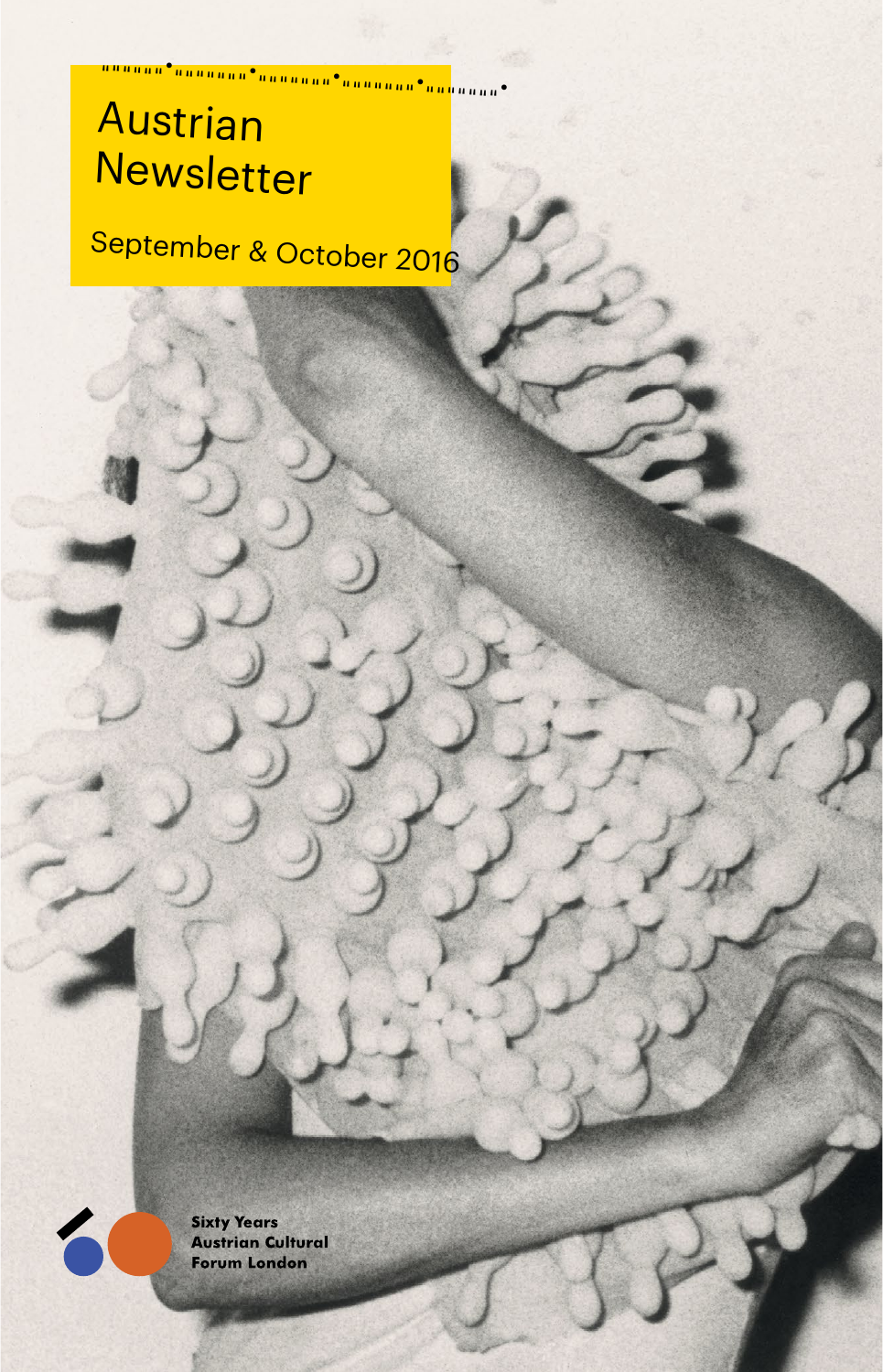## Last Chance September

### Out of the Box

#### *Until Thursday 15 September, ACF London*

Don't miss the final weeks of our 60th anniversary exhibition curated by Vienna-based art consultancy section.a. The exhibition responds to the site, history and current programme of the ACF through a number of specially commissioned artworks and installations.

### Maria Lassnig

#### *Until Sunday 18 September, Tate Liverpool*

This major exhibition of works by Austrian artist Maria Lassnig (1919 – 2014) includes around 40 paintings, works on paper and animations, focusing on Lassnig's committed exploration of the notion of self-portraiture and the boundaries between the self and the world.

Info: Tate Liverpool, Albert Dock, Liverpool L3 4BB; www.tate.org.uk/liverpool

### The Body Extended: Sculpture and Prosthetics

#### *Until Sunday 23 October, Henry Moore Institute, Leeds*

*The Body Extended: Sculpture and Prosthetics* traces how artists have addressed radical changes to the very thing we humans know best: our bodies. The exhibition presents over seventy artworks, objects and images including works by three celebrated Austrian artists: Michael Kienzer, Walter Pichler and Franz West.

Info: Henry Moore Institute, 74 The Headrow, Leeds LS1 3AH; www.henry-moore.org/hmi

#### •""""""•""""""•""""""•""""""•""""""" •""""""•"""""""•"""""""•""""""•""""""

### London Design Biennale 2016

*Wednesday 7 – Tuesday 27 September, Somerset House, London*

This year, Austria will take part in the first London Design Biennale under the motto 'Utopia by Design' at Somerset House. The theme celebrates the 500th anniversary of the first publication of 'Utopia' by Thomas Morus.

Austria will present a specially developed kinetic light installation by celebrated design duo mischer'traxler studio, commissioned by Austria Design Net. *LeveL: the fragile balance of utopia*  transforms itself as it interacts with the audience as well as its environment.

www.londondesignbiennale.com www.somersethouse.org.uk



mischer'traxler studio

### Percussion Discussion at KISS

*Wednesday 7 – Saturday 10 September, Leicester*

Austrian musicians Richard Eigner and Gustav Scholda, known from projects such as Ritornell, have been invited to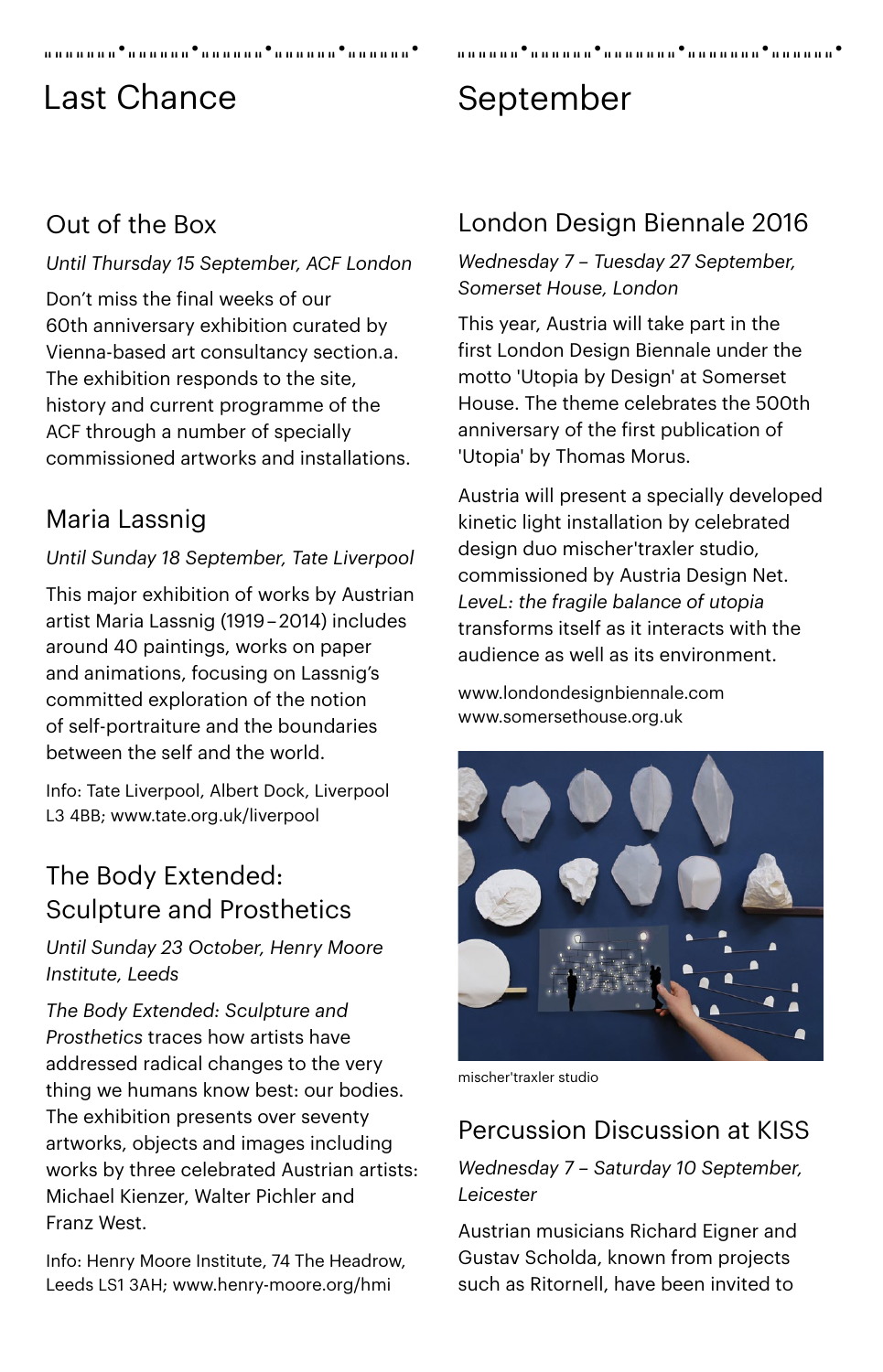perform at the Kyma International Sound Symposium in Leicester. Their new project, called 'Percussion Discussion', blurs the line between acoustic and electronic sounds.

kiss2016.symbolicsound.com



Percussion Discussion

### Designing Eutopias – Places of Happiness

*Saturday 10 September, 1pm, Somerset House, London*

As part of the London Design Biennale's public programme, Austria's design team mischer'traxler studio (Katharina Mischer & Thomas Traxler) are joined by Christoph Thun-Hohenstein, Director of MAK Vienna, and London Design Biennale Director Christopher Turner to discuss the possible and positive roles designers and biennales can play as laboratories for design and change. The talk is moderated by Thomas Geisler, curator of Austria's entry to the Biennale.

Info: Screening Room, Somerset House, The Strand, London WC2R 1LA; www.somersethouse.org.uk, www.londondesignbiennale.com

### Maria Lassnig Film Retrospective

*Saturday 10 September, Tate Modern*

On the occasion of the first major UK retrospective exhibition at Tate Liverpool, London audiences will have the opportunity to see a special screening of animated films made by Maria Lassnig in the 1970s. The films explore themes of female representation, perception and the body's relationship with machines.

Info: Tate Modern, Bankside, London SE1 9TG; www.tate.org.uk/visit/tate-modern

### Julya Rabinowich, Wanderlust (Unravelling Europe)

*Monday 12 September, Free Word Centre London* 

Austrian writer Julya Rabinowich will read from her book *Split Head (Spaltkopf)* as part of the Wanderlust programme at the Free Word Centre. Rabinowich's work responds to the politics around asylum and the European refugee experience. *Split Head* is a novel about exile, new departures and dead ends. The reading will be followed by a panel discussion about migration, cultural inheritance and translation.

Info: Free Word Centre, 60 Farringdon Road, London EC1R 3GA; www.freewordcentre.com



Julya Rabinowich, photo by Margit Marnul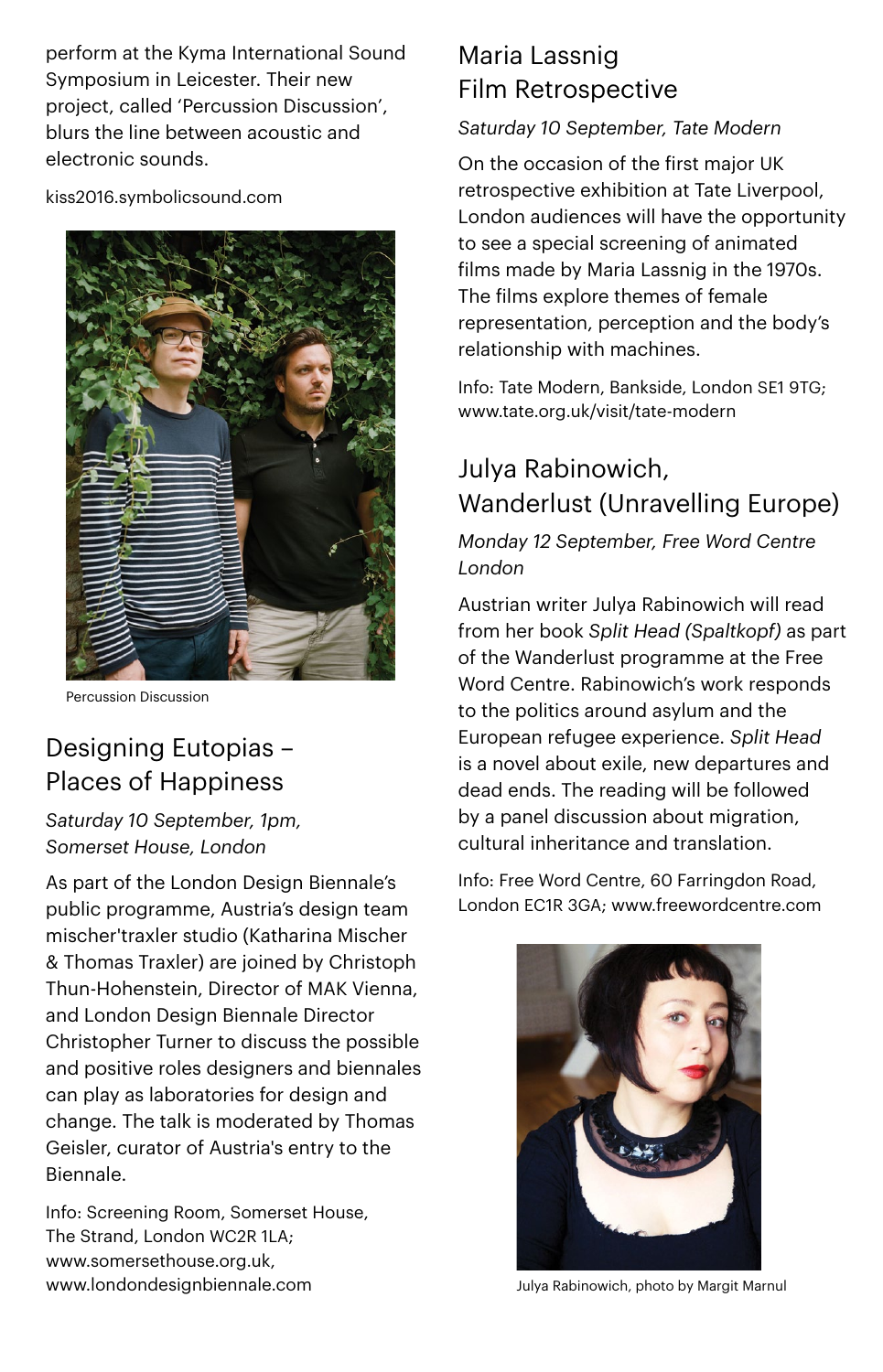

Still from *A Good American*

### Take One Action Film Festival: A Good American

*Wednesday 14 – Sunday 25 September, Edinburgh & Glasgow*

A codebreaker genius, a revolutionary surveillance programme and corruption across the board of NSA. The feature documentary *A Good American* by Austrian director Friedrich Moser is a captivating investigation of the failings of the intelligence-industrial complex in the US. Take One Action is the UK's leading global change film festival.

www.takeoneaction.org.uk

### Cineclub: Ma Folie

#### *Tuesday 20 September, 7pm, ACF London*

To accompany our autumn exhibition and celebration of female cultural practice and production, the ACF presents a selection of films featuring, produced or directed by women from Austria. The season is presented in partnership with Close-Up Cinema.

While Ma Folie begins as an 'amour fou' it quickly develops into a riveting

psychological thriller. Hanna is in love with Yann and adores the videos he films and sends her daily. When mistrust and jealousy bring the relationship to an end Yann refuses to leave Hanna alone. He continues sending her films which take on an increasingly threatening nature. Q & A with director Andrina Mračnikar following the screening.

Austria, 2015, 100 mins, German with English subtitles, directed by Andrina Mračnikar

### Modern Languages, Global English, and the Future of the EU

*Wednesday 21 September, 10am –6pm, Senate House, University of London*

Organised in conjunction with Alessandro Carlucci (University of Oxford) and the Fondazione Istituto Gramsci, Rome, this workshop will discuss topics such as the political economy of languages, perceptions and representations of multilingualism, EU language policies and the role of translation among other topics.

Info: Bloomsbury Room, G35, Senate House, Malet Street, London WC1E 7HU; www.sas.ac.uk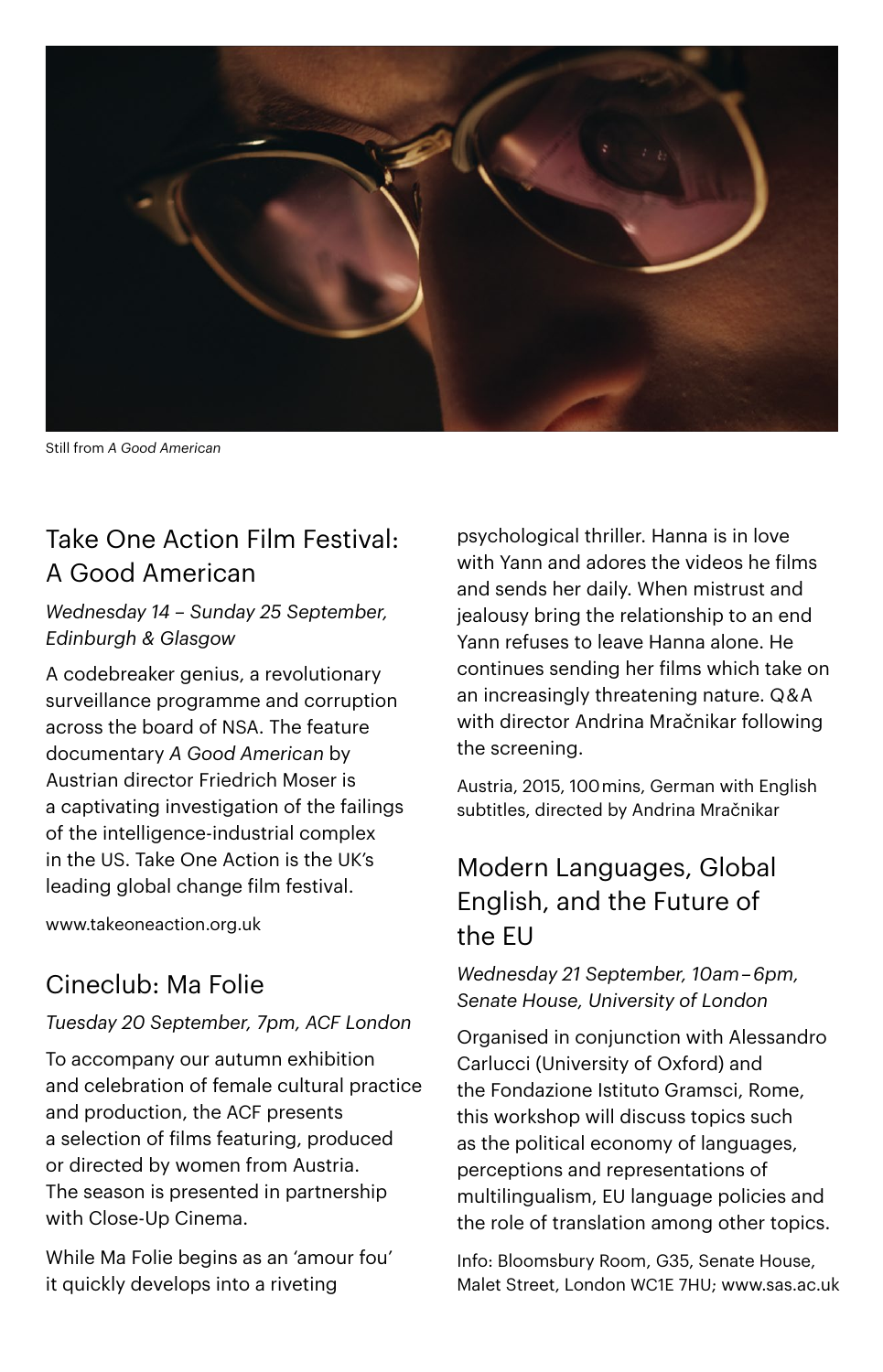### V&A Digital Design Weekend

*Saturday 24 & Sunday 25 September, 10.30am – 5pm, V & A South Kensington and ACF London*

Now in its sixth year, the Digital Design Weekend brings together artists, designers, engineers, technologists and the public to celebrate and share contemporary digital art and design. Coinciding with the London Design Festival and the V & A's Engineering Season, this is an excellent opportunity to explore interactive installations, performances and digital projects.



Digital Design Weekend 2015, © V&A Museum

Installations by Austrian designers Jochen Zeirzer, Stefan Tiefengraber, Linda Kronman & Andreas Zingerle (KairUs art collective) and Yen Tzu Chang will be presented at the V & A. Additionally, the ACF London will open its doors for the weekend and present work by Verena Mayrhofer and Dawid Liftinger. The exhibition will continue until Friday 7 October. The project is presented in partnership with Ars Electronica Linz and the V&A London.

Info: Victoria & Albert Museum, Cromwell Rd, London SW7 2RL; www.vam.ac.uk

### Cineclub: Among The Blind

*Wednesday 28 September, 7pm, ACF London*

Among The Blind is a journey into an unfamiliar world. A world separated from our own by a single sensory organ.

Director Eva Spreitzhofer challenges our assumptions in this documentary by introducing us to the experiences of three blind protagonists, one of whom is Andy Holzer, an extreme mountain climber.

Austria, 2015, 90 mins, German with English subtitles, directed by Eva Spreitzhofer

### Schmieds Puls & Robert Rotifer

*Thursday 29 September, Servant Jazz Quarters, London*

Three years ago, Mira Lu Kovacs played a rather unforgettable solo concert at the Austrian Cultural Forum. Since then she has won an Amadeus (the Austrian equivalent of the Brits) with her three piece band Schmieds Puls. Their success lies in Kovacs' outstanding voice, intimate lyrics and unusual harmonies. She will be joined in this concert by Canterbury-based Austrian singer-songwriter Robert Rotifer. Having curated many concerts for the ACF London, Robert is known for his Ray Davies-style narrative songs and heartwrenching chord changes.

Info: Servant Jazz Quarters, 10a Bradbury Street, London N16 www.servantjazzquarters.com



Schmieds Puls, photo by Astrid Knie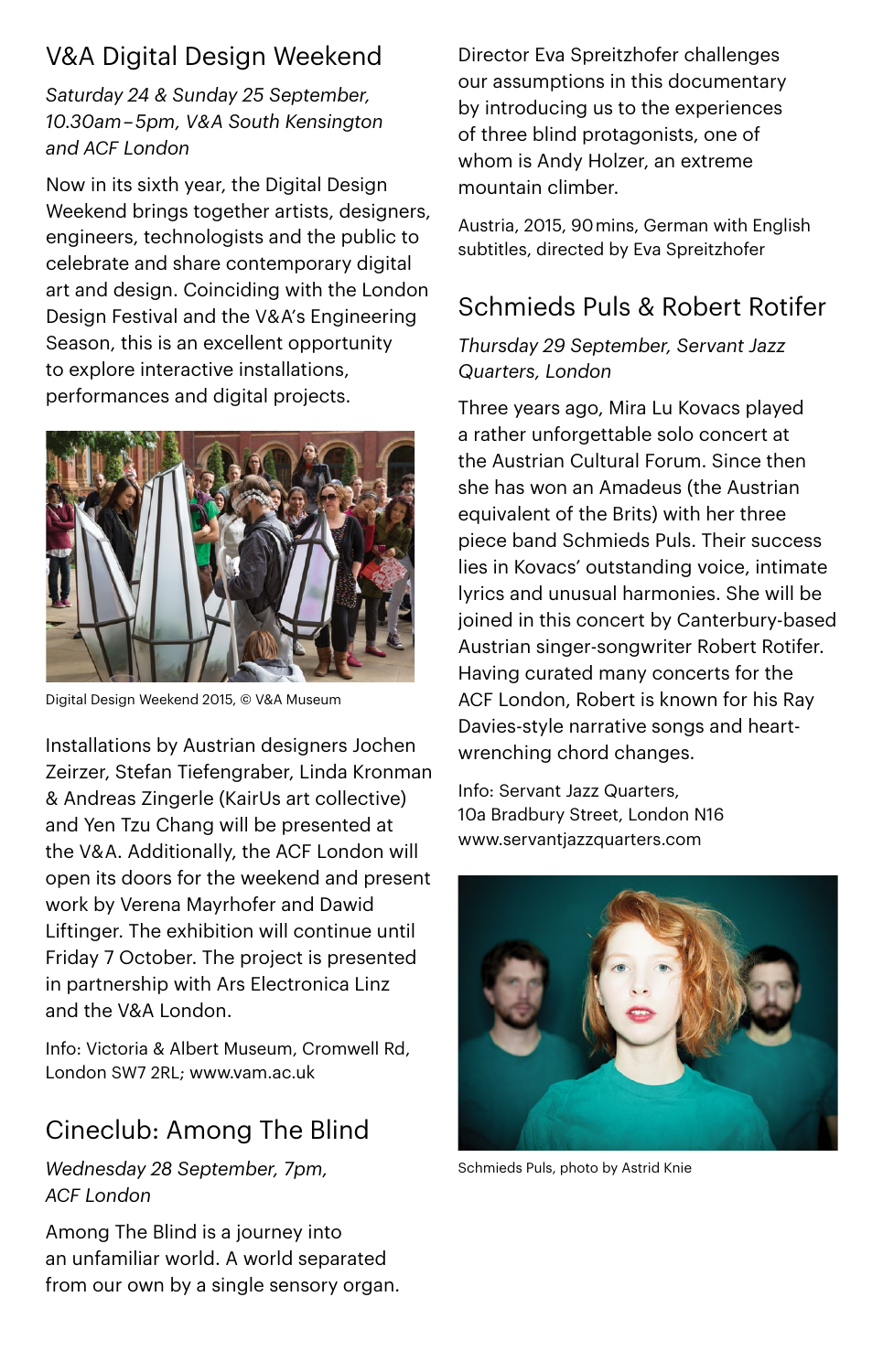#### •""""""•"""""""•""""""•"""""""•""""""

## **October**

### Mahler Symphony No. 2 'The Resurrection' study day

*Sunday 2 October, 11am – 4pm, ACF London*

In the second of his new series of study days focussing on each of Mahler's symphonies, writer and broadcaster Gavin Plumley, the Vice President of the Gustav Mahler Society UK, will continue his exploration of Mahler's great symphonic odyssey, focusing on the great Second Symphony known as 'The Resurrection'.

This is a ticketed event. Entrance is £20 for the day. Please book via info@mahlersociety.org www.mahlersociety.org

### Hans Weigand

*Opening: Monday 3 October, 6.30 – 9pm; Exhibition continues until Sunday 9 October, ACF London*

In conjunction with the Frieze Art Fair in London the ACF will host an exhibition by Austrian artist Hans Weigand, organised and presented by Vandart. *London Calling Return of the Apes* showcases the artist's latest series of works as well as a sitespecific installation realised by the artist



Hans Weigand

for this occasion. Weigand's extensive body of works incorporates painting, music, sculpture, print, photography and wood carving techniques. Driven by his own personal history and historical role models such as Hieronymus Bosch, Weigand employs intricate processes and transforms richly layered works into pieces full of socio-political depth as well as pop and punk culture abundance.

### Cineclub: Project – Superwoman

#### *Tuesday 4 October, 7pm, ACF London*

Hildegart Rodríguez was born in Madrid in 1914 and was the lifelong 'project' of her mother, Aurora Rodríguez, who had conceptualised her as a kind of superwoman. She was to become the great feminist activist of her country. After a breathtaking early career, she was shot dead in her sleep by her mother at the age of 19. Barbara Caspar's striking film fuses documentary and animation styles. Feminist activists and sociologists consider the burning question of what mother-daughter relationships are like in terms of 'only wanting the best' in today's life plans.

Austria, 2016, 90 mins, German with English subtitles, directed by Barbara Caspar

### Feminist Avant-Garde of the 1970s. Works from the Verbund Collection

#### *Friday 7 October – Sunday 8 January 2017, The Photographers*' *Gallery, London*

This exhibition of works from Austria's Verbund Collection highlights the groundbreaking practices that shaped the 1970s feminist art movement and provides a timely reminder of the impact of a seminal generation of artists. Alongside established practitioners such as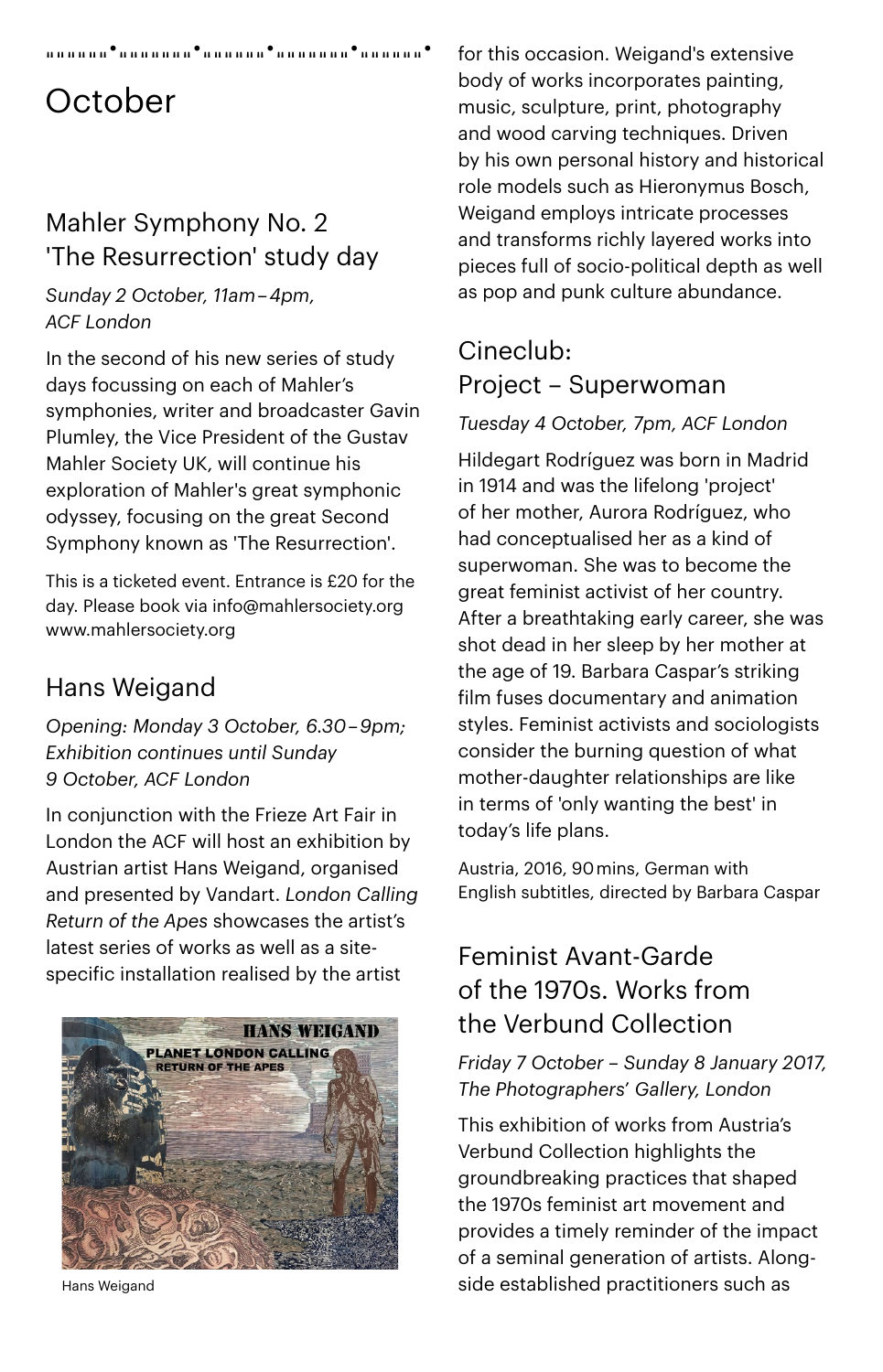VALIE EXPORT, Cindy Sherman and Francesca Woodman, the exhibition is also a rare opportunity to discover the influential work of artists including Birgit Jürgenssen, Katalin Ladik and Renate Bertlmann. In partnership with the Photographers' Gallery, the ACF London and Close-Up Cinema present a series of accompanying events including film seasons, artist talks and a symposium later in the year.

Info: The Photographers' Gallery, 16 – 18 Ramillies Street; thephotographersgallery.org.uk



Birgit Jürgenssen, *Ich möchte hier raus!*, 1976 © Estate Birgit Jürgenssen, Vienna

### Koo Jeong A 2016 Artist of the Year featuring Martin Roth

*Friday 7 October – Saturday 19 November, Korean Cultural Centre, London*

At her exhibition as Artist of the Year Koo Jeong A invites fellow artists to transform a solo show into a dynamic collaborative project. Artists will respond to the line drawing *Civilizing Process* created by Jeong A in 2005. Among the selected artists is New York based Austrian artist Martin Roth who works with living organisms to create thought-provoking and mesmerizing installations.

Info: Korean Cultural Centre UK, Grand Buildings, 1 – 3 Strand, London WC2N 5BW www.kccuk.org.uk

### The Austrian Centre London: Green Plaque Unveiling

#### *Thursday 13 October, 4pm, 124 Westbourne Terrace, London*

The Austrian Centre London will receive a commemorative plaque at their former base, 124 Westbourne Terrace in Paddington. The Austrian Centre was the most important social, cultural and political hub for Austrian exiles from the Nazis. Opened in 1939, its first President was Sigmund Freud. The Centre housed a library, restaurant, theatre, political cabaret, concert venue and functioned as a publisher, offered advisory services and served as a meeting place for thousands of refugees from Austria. This plaque recognizes the importance of this site and the role it played in the lives of so many Austrian refugees. Following the unveiling at Westbourne Terrace there will be a reception and concert at the ACF London.

### The Austrian Centre London: Commemorative Concert

#### *Thursday 13 October, 6.30pm, ACF London*

Following the unveiling of the green plaque at 124 Westbourne Terrace we invite guests to the ACF London for a special commemorative concert. The opening of the Austrian Centre on March 11, 1939 was celebrated with a concert programme consisting of chamber music for string quartet and a selection of German Lieder. Ensemble EMIGRE, based at the Royal College of Music and connected with the research and performance project 'Singing a Song in a Foreign Land' presents a concert of a similar nature, incorporating elements of the original programme as well as compositions by Austrian musicians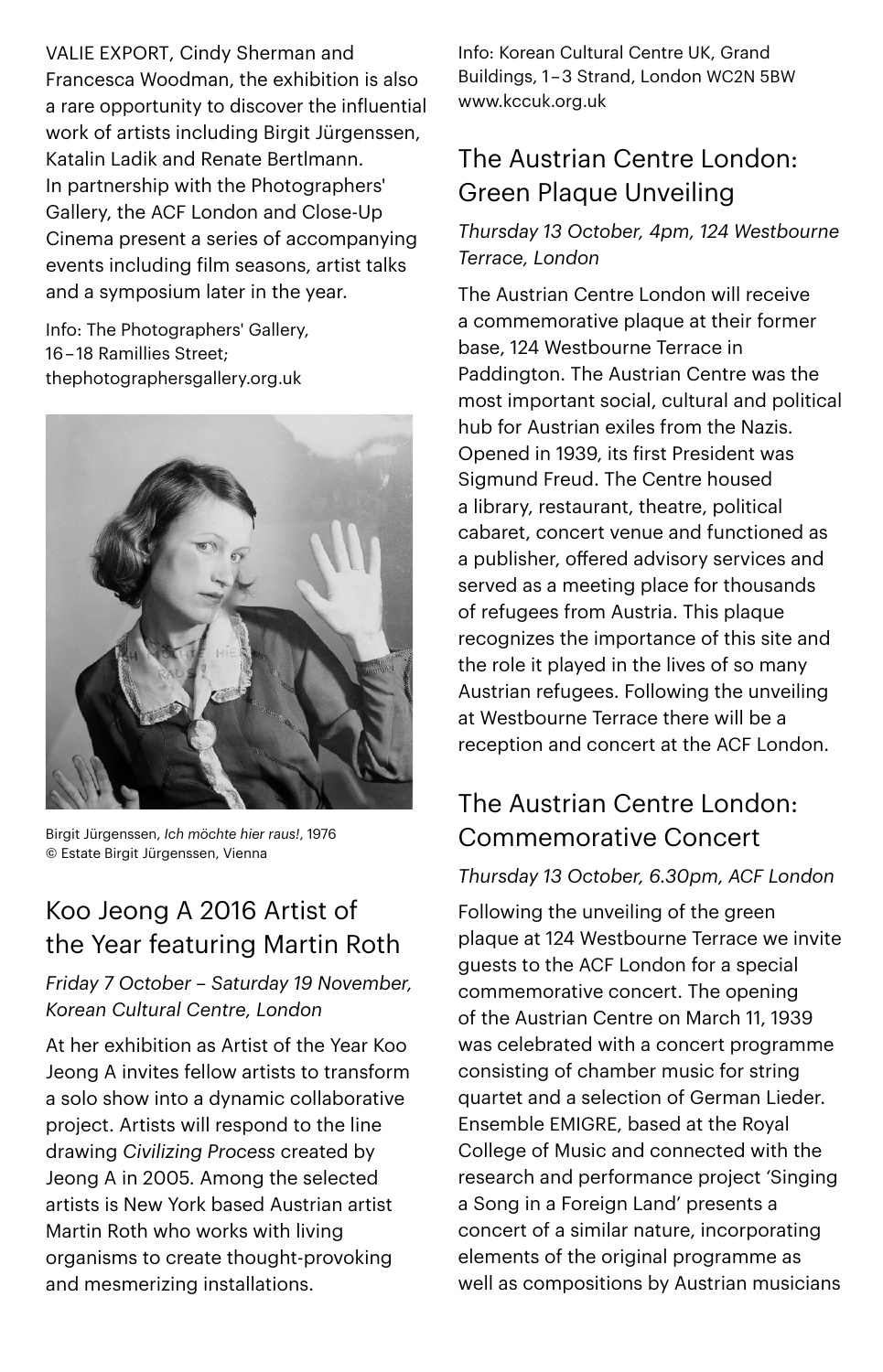Karl Rankl, Hans Gal and Ferdinand Rauter who played an active role in the life of the Austrian Centre. The programme is curated and presented by Norbert Meyn (RCM).

### My Mother Medea

*Monday 17 October – Saturday 26 November, Unicorn Theatre, London*

Written by Austrian director Holger Schober for children aged 9 – 13, *My Mother Medea* offers a completely new angle on an age old myth. The new refugee children sit at the front of the class and tell their story; how it was for them, how it feels to be different, how it feels to be on the run and not to know what home means anymore.

Info: Unicorn Theatre, 147 Tooley Street, London SE1 2HZ; www.unicorntheatre.com

### Tender Touches

*Opening: Tuesday 18 October, 7 – 9pm, ACF London; Exhibition continues until Friday 13 January 2017*

Taking its title from a work by avant-garde Austrian artist Renate Bertlmann, this exhibition presents works which examine representations of body, sexuality and relationships. The exhibition traces its development and transformation from the 1970s up to contemporary artists' practice. Artworks tackle stereotypes of representation, fetishisation, domesticity, as wells as digitalisation and hybridity of these notions and their forms. Invited artists include Friedl vom Gröller/Kubelka (Austria), Renate Bertlmann (Austria), Eva Stenram (Sweden), Zoe Williams (UK), Julia Zastava (Russia / Austria).

'Tender Touches' is presented in connection with The Photographers' Gallery exhibition of Feminist Avant-Garde works from the Verbund Collection Vienna and thanks to the support of the Richard Saltoun Gallery.



Zoe Williams, *Chateaux Double Wide Series*, video still

## David Helbock Trio: Into the Mystic

### *Thursday 20 October, 7pm, ACF London*

David Helbock (piano) together with Raphael Preuschl (bass ukulele) and Reinhold Schmölzer (drums) will perform works from their latest album 'Into the Mystic' in Cardiff and London. The celebrated Austrian jazz trio delves into a more mystic sound for this album with compositions inspired by different cultures and mythologies. In addition to concerts in Cardiff (18.10) and at the Vortex (19.10) in London David Helbock will perform a special solo concert at the ACF London (20.10).

www.davidhelbock.com

### Musik der Jugend

### *Wednesday 25 October, 7pm, ACF London*

We are delighted to announce a very special concert presenting some of Austria's finest young classical musicians. First prize at this year's Prima La Musica awards at the Bruckner Hall Linz, was a concert at the ACF London. The two winners were the El Bamschlex Trio and Lukas Sternath.

The trio, made up of Christoph Bamschoria (clarinet), Alexander Falzberger (bassclarinet) and Elias Gillesberger (piano), will perform works by Felix Mendelssohn Bartholdy, Carl Baermann, Béla Kovács and Tobias Weiß while Lukas Sternath (piano) will perform works by Mozart, Chopin and Schumann.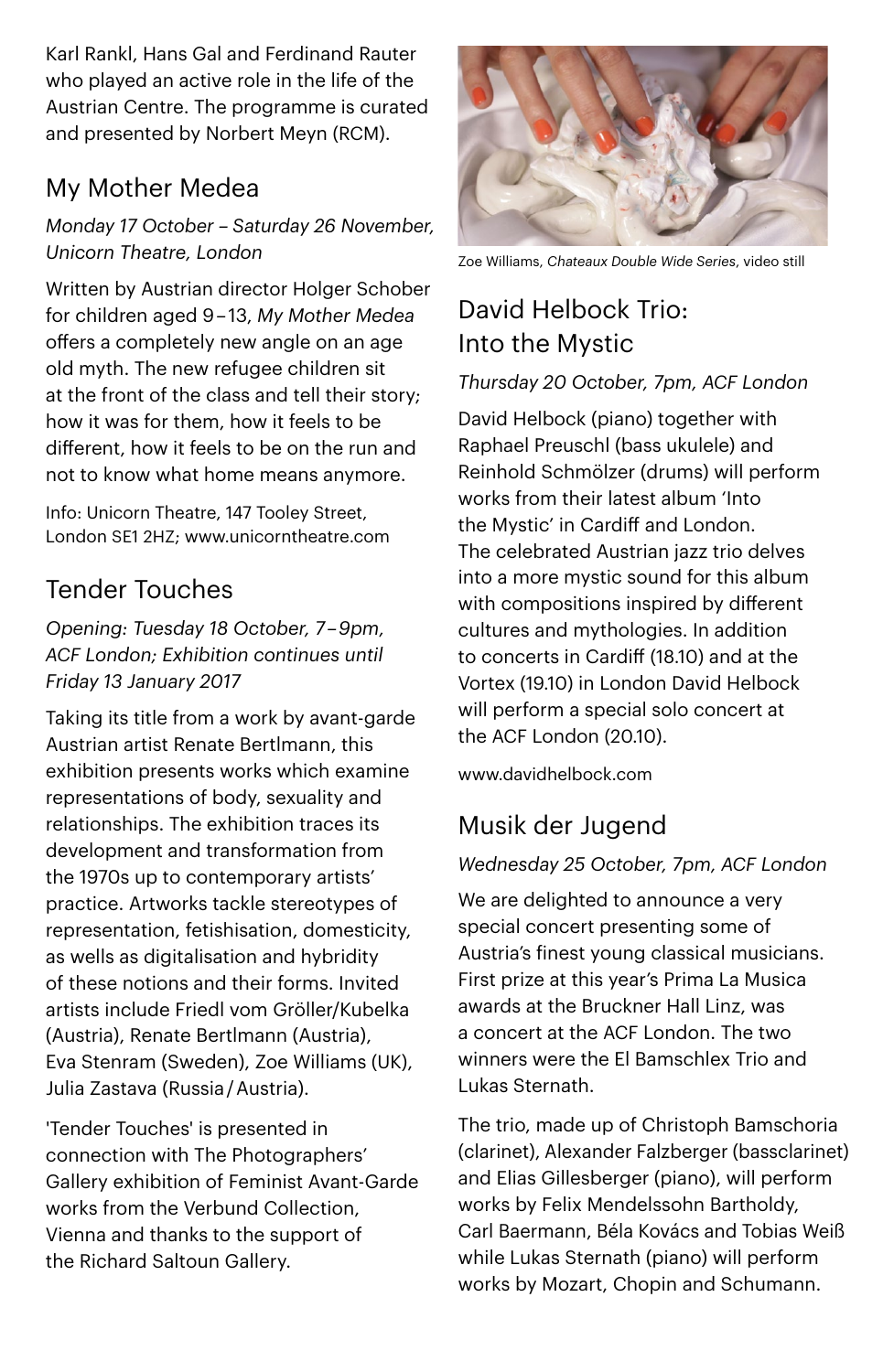### Cineclub: The Dreamed Ones

### *Thursday 27 October, 7pm, ACF London*

This uniquely told love story has the moving relationship between Ingeborg Bachmann and Paul Celan, important representatives of post-war German-language poetry, at its core. The story of their relationship is told through their nearly 20-year correspondence (1948 – 1967). Or, more precisely, by a young woman and a young man reading from their letters in a studio in Vienna's venerable Funkhaus. The tumultuous emotions of proximity and distance, fascination and fear captivate them. Yesterday's love, today's love and tomorrow's: where the lines are blurred lies the heart of the film.

Special preview courtesy of Contemporary Films; Austria, 2016, 89 mins, German with English subtitles, directed by Ruth Beckermann



Still from *The Dreamed Ones*, courtesy of Contemporary Films

### VALIE EXPORT Film Retrospective

*Thursday 27 – Sunday 30 October, Close-Up Cinema, London*

Close-Up presents a retrospective on the moving-image works of radical Austrian artist and provocateur VALIE EXPORT. In partnership with the ACF London and in conjunction with The Photographers' Gallery Feminist Avant-Garde exhibition they've brought together almost five

decades of works, divided into six distinct programmes that include her early short films and videos, radical performances, feature length fiction films and documentaries.

Info: Close-Up Film Centre, 97 Sclater Street, London E1 6HR; www.closeupfilmcentre.com



VALIE EXPORT, *Tapp und Tastkino*, 1968, © Valie Export/ VG Bildkunst, Bonn 2015; Courtesy of Galerie Charim, Vienna; The SAMMLUNG VERBUND, Vienna

### Mario Rom's Interzone at Match & Fuse Festival

*Saturday 29 October, Cafe Oto, London*

Match&Fuse are organising a 'knees up' like no other this autumn. Bringing together musicians from 12 countries across Europe, this concert is a response to the extremely divided world we find ourselves in. Austrian jazz trio Mario Rom's Interzone is among the invited bands. The celebrated young musicians, Mario Rom (trumpet), Lukas Kranzelbinder (bass) and Herbert Pirker (drums) will present sophisticated jazz compositions with youthful humour.

Info: Cafe Oto, 18–22 Ashwin Street, London E8 3DL; www.cafeoto.co.uk marioromsinterzone.bandcamp.com